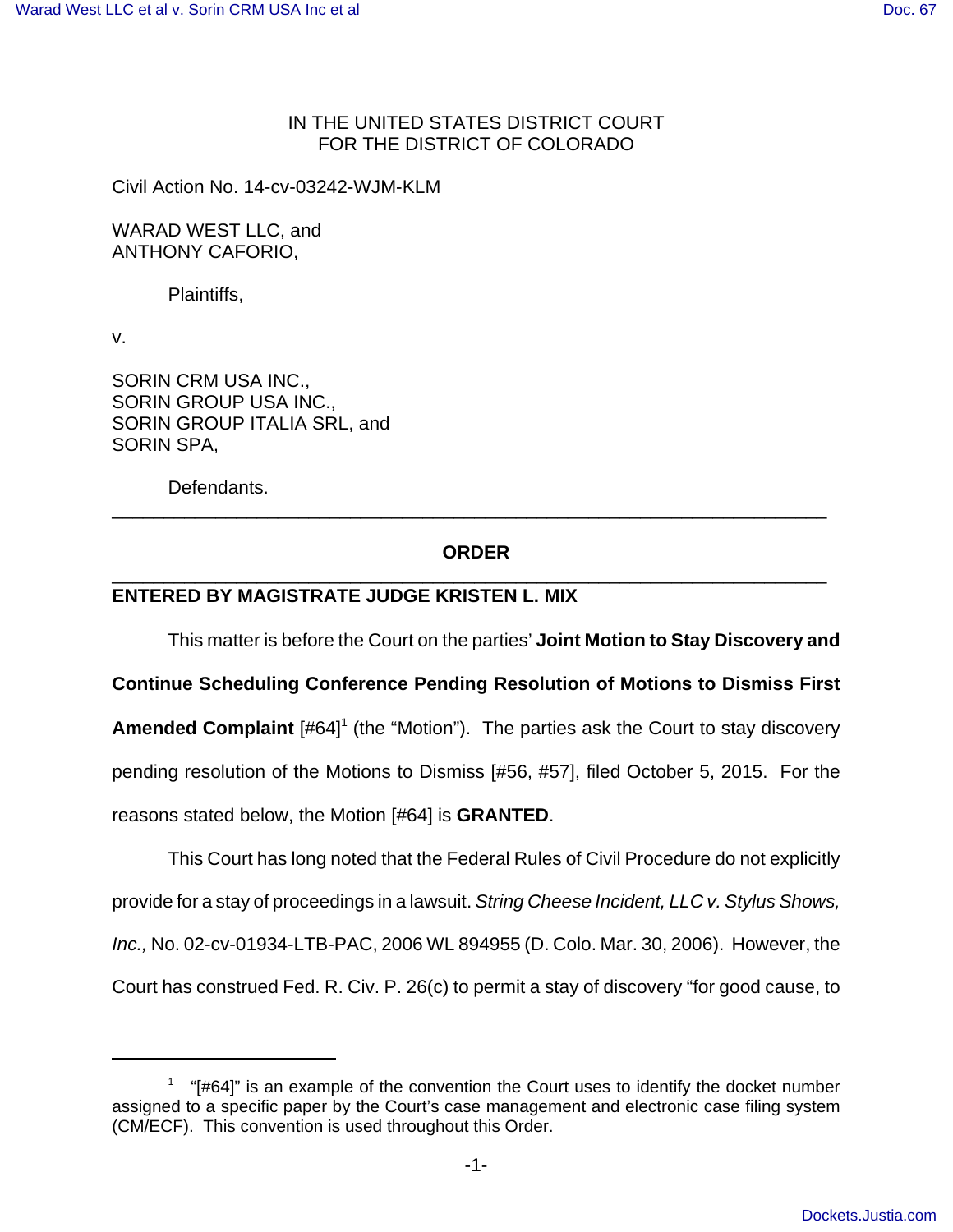protect a party from undue burden or expense," especially when dispositive motions are pending. Id. The party who seeks a stay of discovery has the burden of demonstrating good cause, and "cannot sustain that burden by offering simply conclusory statements." Tr. of Springs Transit Co. Emp.'s Ret. & Disability Plan v. City of Colorado Springs, No. 09 cv-02842-WYD-CBS, 2010 WL 1904509, at \*4 (D. Colo. May 11, 2010). Generally, the Court requires a "particular and specific demonstration of fact" in support of a request for a stay. Id.; see also Christou v. Beatport, LLC, No. 10-cv-02912-CMA-KMT, 2011 WL 650377, at \*1 (D. Colo. Feb. 10, 2011). In the context of ruling on a motion to stay, the Tenth Circuit Court of Appeals stated almost thirty years ago that "the right to proceed in court should not be denied except under the most extreme circumstances." Commodity Futures Trading Comm'n v. Chilcott Portfolio Mgmt., Inc., 713 F.2d 1477, 1484 (10th Cir. 1983). Hence, it has long been recognized that stays are generally disfavored in this district, although the decision to grant or deny them invokes the discretion of the Court under the circumstances at issue. See, e.g., id.

Precedent amply demonstrates that the Court has broad discretion to stay an action when a dispositive motion is pending. String Cheese Incident, LLC, 2006 WL 894955 at \*2 (finding that a thirty-day stay of discovery was appropriate when a motion to dismiss for lack of personal jurisdiction was pending). Indeed, "a court may decide that in a particular case it would be wise to stay discovery on the merits until [certain challenges] have been resolved." 8 Charles Allen Wright et al., Federal Practice and Procedure § 2040, at 521-22 (2d ed. 1994) ("[W]hen one issue may be determinative of a case, the court has discretion to stay discovery on other issues until the critical issue has been decided."); see also Vivid Techs., Inc. v. Am. Sci. & Eng'g, Inc., 200 F.3d 795, 804 (Fed. Cir. 1999) ("When a particular issue may be dispositive, the court may stay discovery concerning other issues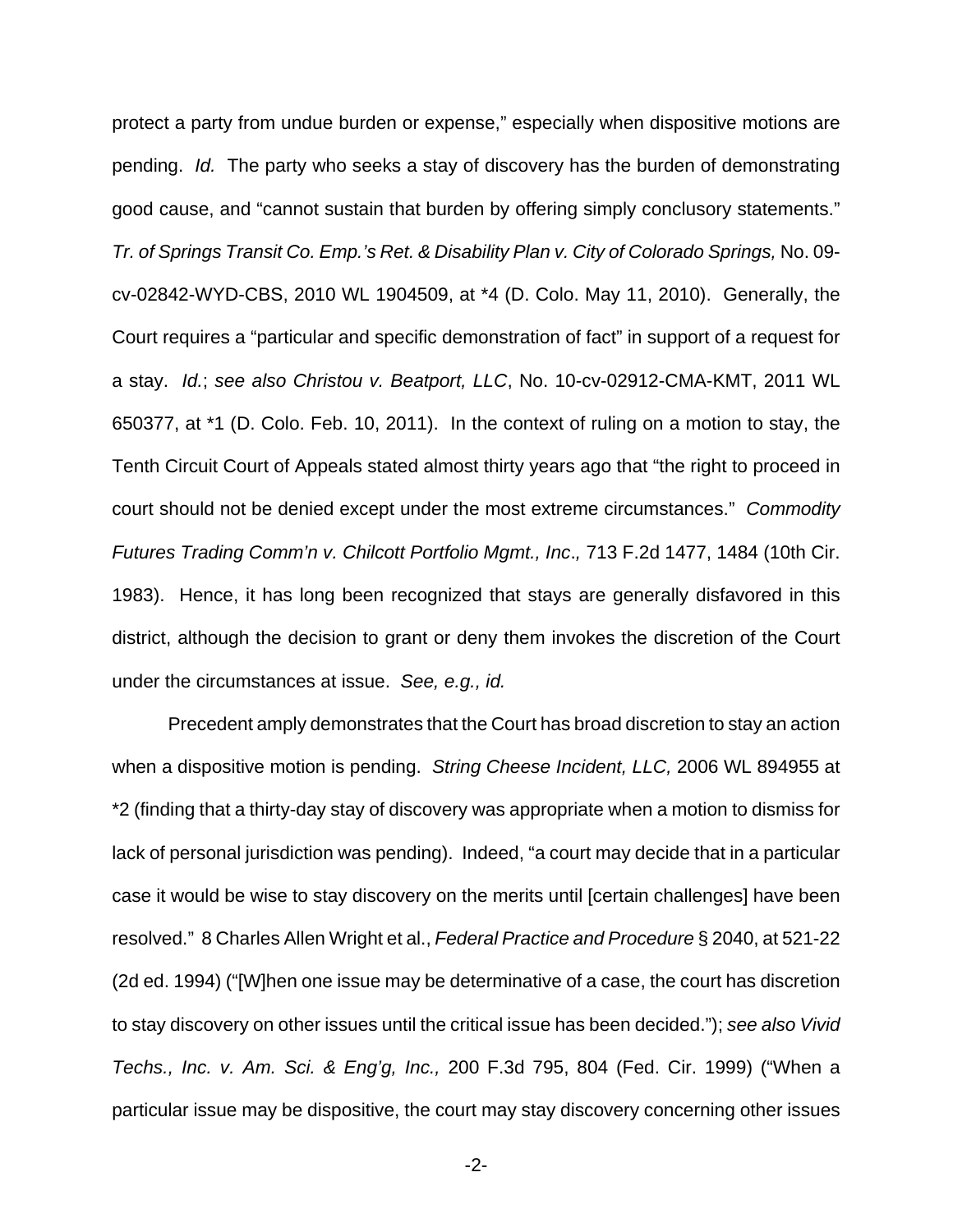until the critical issue is resolved."); Nankivil v. Lockheed Martin Corp., 216 F.R.D. 689, 692 (M.D. Fla. 2003) (holding that a stay is appropriate if "resolution of a preliminary motion may dispose of the entire action").

Finally, the factors to be applied by the Court in determining the propriety of a stay are: (1) Plaintiffs' interests in proceeding expeditiously with the action and the potential prejudice to Plaintiffs resulting from a delay; (2) the burden on the Defendants; (3) the convenience to the Court; (4) the interests of persons not parties to the litigation; and (5) the public interest. String Cheese Incident, LLC, 2006 WL 894955 at \*2.

### **1. Plaintiffs' Interests**

Because Plaintiffs jointly move with Defendants for a stay to be imposed by the Court, Plaintiffs' interests are protected, and this factor weighs in favor of imposing a stay.

#### **2. Defendants' Burden**

This issue concerns whether Defendants will be unfairly burdened if discovery proceeds before rulings are issued on the pending dispositive motions. See, e.g., String Cheese Incident, LLC, 2006 WL 894955 at \*2 ("defendants, however, also would undoubtedly be prejudiced if they were forced to engage in discovery if the court eventually granted their motion to dismiss"). The Court is not inclined to prejudge the merits of the dispositive motions here; however, the Court recognizes that proceeding with discovery would be wasteful should the Motions to Dismiss be granted, especially as they may dispose of the entire case. Thus, this factor weighs in favor of imposing a stay.

## **3. Convenience to the Court**

Entry of a stay may cause significant delay of the resolution of this matter, which in turn makes the Court's docket less predictable and less manageable. Moreover, the District Judge discourages litigation strategy or conduct that results in delaying the progress

-3-